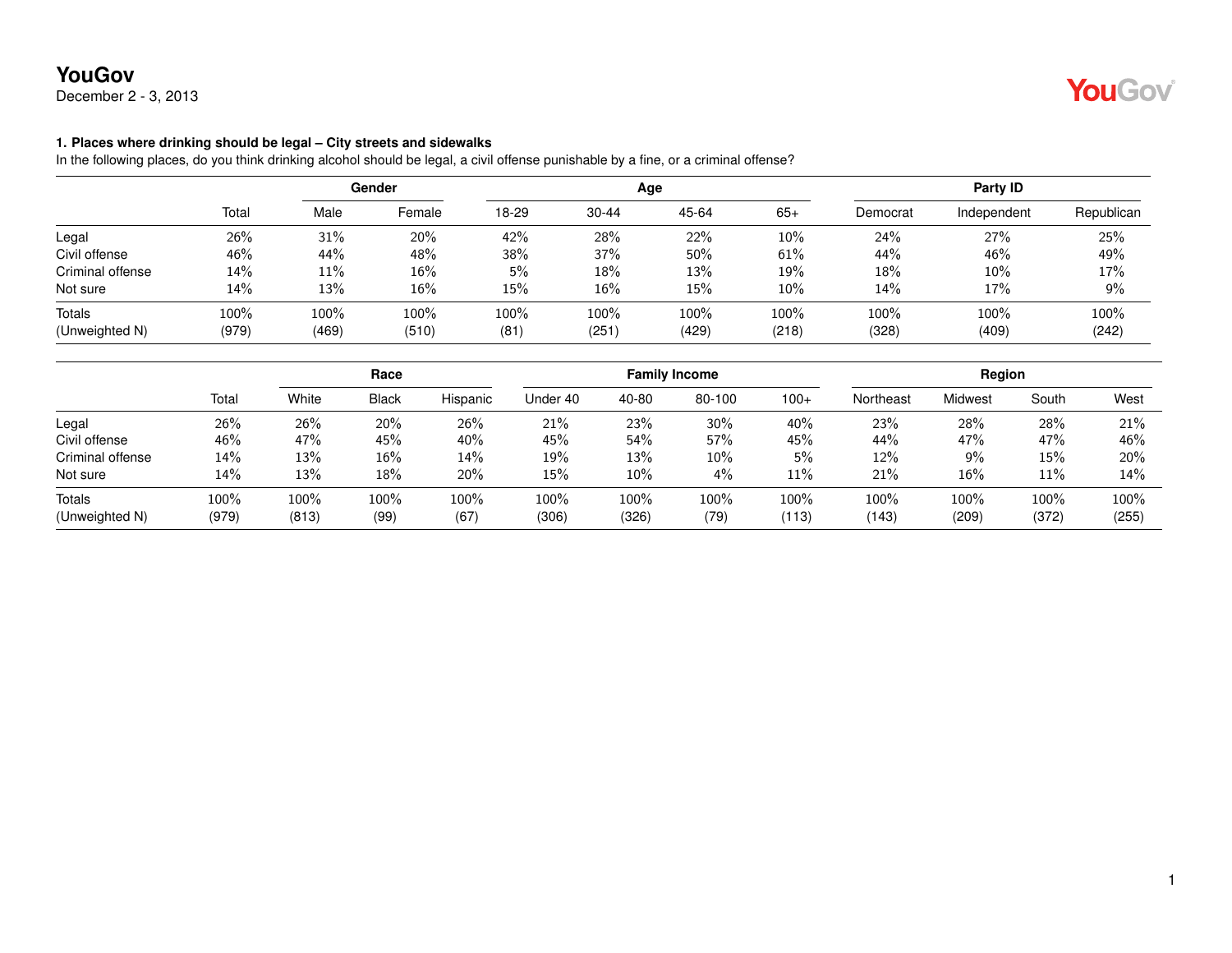December 2 - 3, 2013

#### **2. Places where drinking should be legal – Parks**

In the following places, do you think drinking alcohol should be legal, a civil offense punishable by a fine, or a criminal offense?

|                  |        | Gender |        |       |           | Age   | Party ID |          |             |            |
|------------------|--------|--------|--------|-------|-----------|-------|----------|----------|-------------|------------|
|                  | Total  | Male   | Female | 18-29 | $30 - 44$ | 45-64 | $65+$    | Democrat | Independent | Republican |
| Legal            | 38%    | 47%    | 31%    | 45%   | 35%       | 44%   | 25%      | 35%      | 41%         | 37%        |
| Civil offense    | 36%    | 29%    | 42%    | 31%   | 33%       | 33%   | 52%      | 40%      | 35%         | 31%        |
| Criminal offense | $10\%$ | 8%     | 12%    | $9\%$ | $10\%$    | 10%   | 10%      | $10\%$   | 6%          | 19%        |
| Not sure         | 15%    | 16%    | 15%    | 14%   | 21%       | 13%   | 13%      | 14%      | 17%         | 13%        |
| Totals           | 100%   | 100%   | 100%   | 100%  | 100%      | 100%  | 100%     | 100%     | 100%        | 100%       |
| (Unweighted N)   | (974)  | (464)  | (510)  | (82)  | (250)     | (427) | (215)    | (328)    | (407)       | (239)      |

|        | Race   |       |          | <b>Family Income</b> |       |        |        | Region    |         |       |               |
|--------|--------|-------|----------|----------------------|-------|--------|--------|-----------|---------|-------|---------------|
| Total  | White  | Black | Hispanic | Under 40             | 40-80 | 80-100 | $100+$ | Northeast | Midwest | South | West          |
| 38%    | 42%    | 26%   | 32%      | 30%                  | 37%   | 51%    | 59%    | 37%       | 41%     | 36%   | 42%           |
| 36%    | 35%    | 41%   | 39%      | 40%                  | 42%   | 36%    | 22%    | 39%       | 36%     | 37%   | 32%           |
| $10\%$ | $10\%$ | 12%   | 6%       | 13%                  | 10%   | 6%     | 5%     | 7%        | 4%      | 15%   | 10%           |
| 15%    | 13%    | 21%   | 24%      | 17%                  | 11%   | 8%     | 13%    | 17%       | 19%     | 12%   | 17%           |
| 100%   | 100%   | 100%  | 100%     | 100%                 | 100%  | 100%   | 100%   | 100%      | 100%    | 100%  | 100%<br>(252) |
|        | (974)  | (807) | (100)    | (67)                 | (307) | (319)  | (78)   | (113)     | (141)   | (205) | (376)         |

YouGov®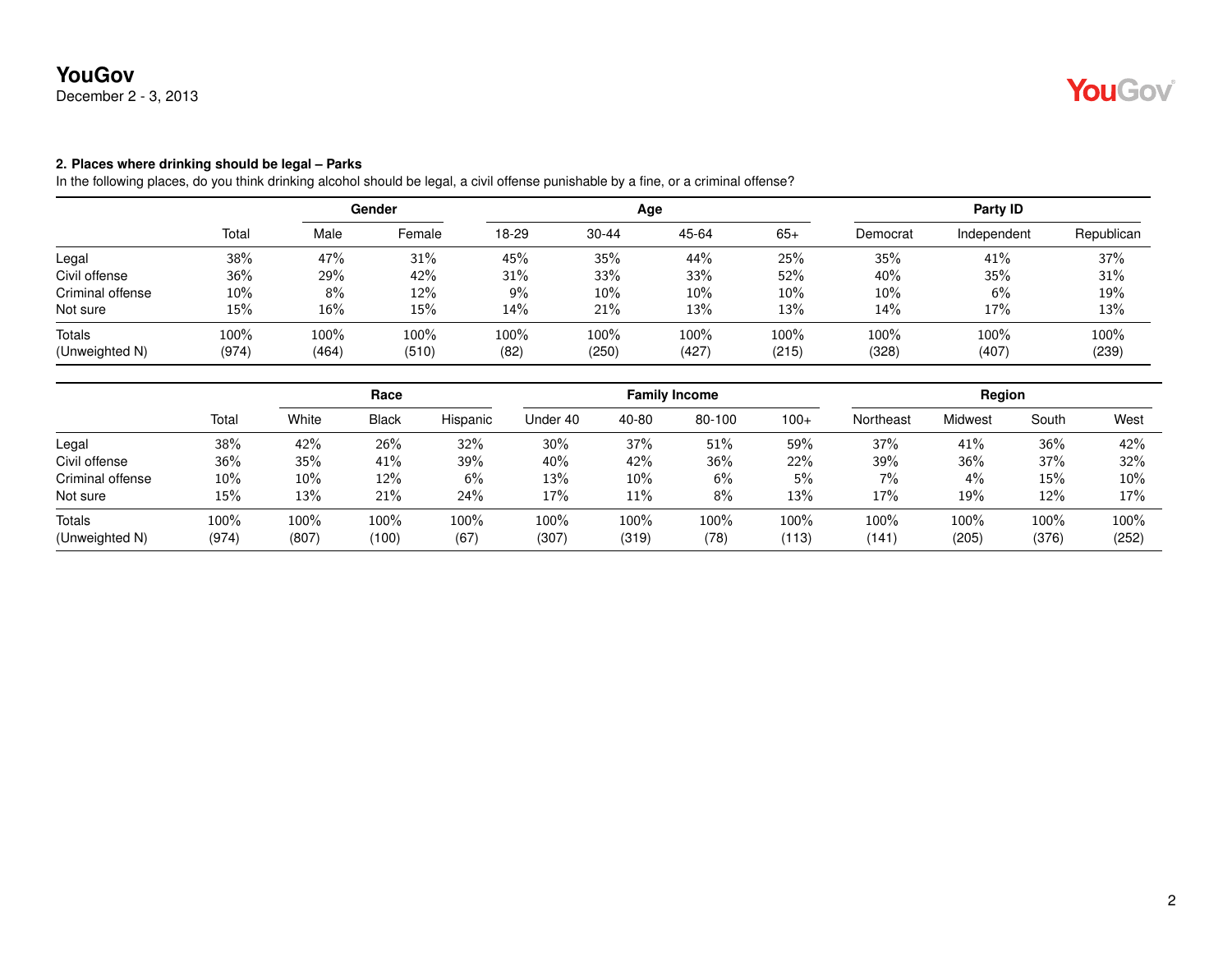December 2 - 3, 2013

### **3. Places where drinking should be legal – Beaches**

|                  |       |       | Gender |       |           | Age   | Party ID |          |             |            |
|------------------|-------|-------|--------|-------|-----------|-------|----------|----------|-------------|------------|
|                  | Total | Male  | Female | 18-29 | $30 - 44$ | 45-64 | $65+$    | Democrat | Independent | Republican |
| Legal            | 48%   | 57%   | 39%    | 57%   | 51%       | 48%   | 33%      | 44%      | 52%         | 46%        |
| Civil offense    | 30%   | 27%   | 33%    | 25%   | 30%       | 27%   | 44%      | 36%      | 28%         | 25%        |
| Criminal offense | 7%    | 6%    | 8%     | 7%    | 6%        | 6%    | 10%      | 7%       | 5%          | 13%        |
| Not sure         | 15%   | 9%    | 20%    | 11%   | 13%       | 19%   | 13%      | 14%      | 15%         | 16%        |
| Totals           | 100%  | 100%  | 100%   | 100%  | 100%      | 100%  | 100%     | 100%     | 100%        | 100%       |
| (Unweighted N)   | (981) | (468) | (513)  | (83)  | (251)     | (429) | (218)    | (331)    | (408)       | (242)      |

|                  |       | Race  |              | <b>Family Income</b> |          |        |        | Region |           |         |       |       |
|------------------|-------|-------|--------------|----------------------|----------|--------|--------|--------|-----------|---------|-------|-------|
|                  | Total | White | <b>Black</b> | Hispanic             | Under 40 | 40-80  | 80-100 | $100+$ | Northeast | Midwest | South | West  |
| Legal            | 48%   | 52%   | 34%          | 40%                  | 37%      | 53%    | 63%    | 60%    | 53%       | 51%     | 45%   | 47%   |
| Civil offense    | 30%   | 28%   | 41%          | 33%                  | 36%      | 31%    | 26%    | 25%    | 26%       | 34%     | 30%   | 30%   |
| Criminal offense | 7%    | $7\%$ | 8%           | 2%                   | $10\%$   | 6%     | $2\%$  | 3%     | 5%        | 4%      | $9\%$ | $7\%$ |
| Not sure         | 15%   | 13%   | 17%          | 25%                  | $16\%$   | $10\%$ | 8%     | 13%    | 16%       | 10%     | 16%   | 16%   |
| Totals           | 100%  | 100%  | 100%         | 100%                 | 100%     | 100%   | 100%   | 100%   | 100%      | 100%    | 100%  | 100%  |
| (Unweighted N)   | (981) | (812) | (102)        | (67)                 | (307)    | (320)  | (81)   | (114)  | (143)     | (207)   | (378) | (253) |

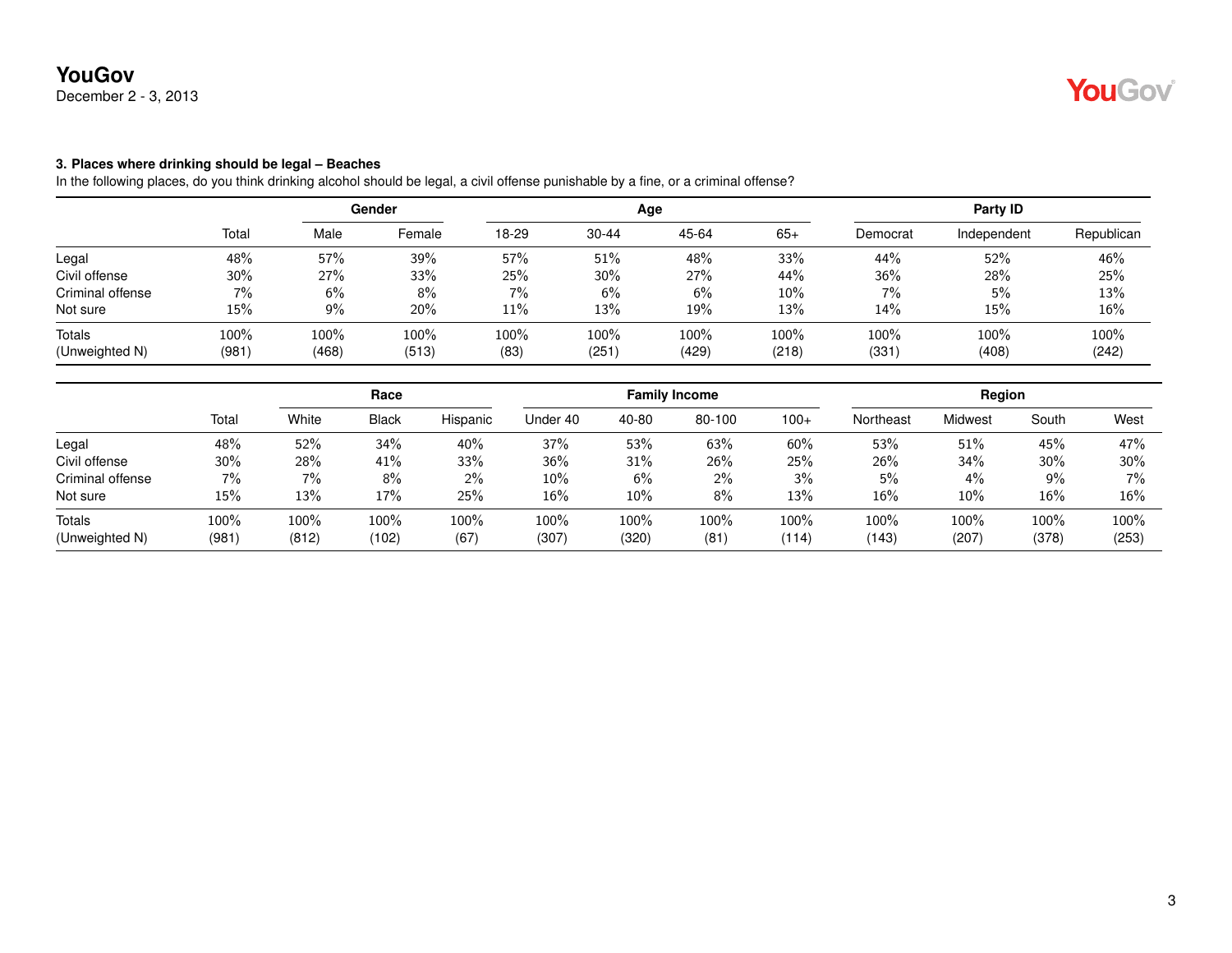December 2 - 3, 2013

#### **4. Places where drinking should be legal – Parking lots**

|                  |       | Gender |        |       |           | Age   | Party ID |          |             |            |
|------------------|-------|--------|--------|-------|-----------|-------|----------|----------|-------------|------------|
|                  | Total | Male   | Female | 18-29 | $30 - 44$ | 45-64 | $65+$    | Democrat | Independent | Republican |
| Legal            | 26%   | 34%    | 18%    | 29%   | 24%       | 31%   | 14%      | 21%      | 30%         | 24%        |
| Civil offense    | 42%   | 39%    | 46%    | 38%   | 39%       | 41%   | 56%      | 45%      | 41%         | 43%        |
| Criminal offense | 16%   | 13%    | 19%    | 18%   | $16\%$    | 15%   | 15%      | 20%      | 11%         | 19%        |
| Not sure         | 16%   | 14%    | 18%    | 15%   | 21%       | 14%   | 14%      | 14%      | 18%         | 14%        |
| Totals           | 100%  | 100%   | 100%   | 100%  | 100%      | 100%  | 100%     | 100%     | 100%        | 100%       |
| (Unweighted N)   | (975) | (466)  | (509)  | (83)  | (251)     | (427) | (214)    | (329)    | (410)       | (236)      |

|                  |        |       | Race  |          | <b>Family Income</b> |       |        |        | Region    |         |       |         |
|------------------|--------|-------|-------|----------|----------------------|-------|--------|--------|-----------|---------|-------|---------|
|                  | Total  | White | Black | Hispanic | Under 40             | 40-80 | 80-100 | $100+$ | Northeast | Midwest | South | West    |
| Legal            | 26%    | 29%   | 16%   | 17%      | 21%                  | 22%   | 35%    | 39%    | 32%       | 30%     | 24%   | 19%     |
| Civil offense    | 42%    | 41%   | 54%   | 38%      | 44%                  | 48%   | 42%    | 39%    | 33%       | 47%     | 44%   | 42%     |
| Criminal offense | $16\%$ | 15%   | 21%   | 16%      | 21%                  | 14%   | $10\%$ | 12%    | 17%       | 11%     | 18%   | 16%     |
| Not sure         | 16%    | 16%   | 9%    | 29%      | 14%                  | 15%   | 12%    | 11%    | 17%       | 12%     | 14%   | 22%     |
| <b>Totals</b>    | 100%   | 100%  | 100%  | 100%     | 100%                 | 100%  | 100%   | 100%   | 100%      | 100%    | 100%  | $100\%$ |
| (Unweighted N)   | (975)  | (807) | (101) | (67)     | (307)                | (320) | (78)   | (114)  | (142)     | (206)   | (374) | (253)   |

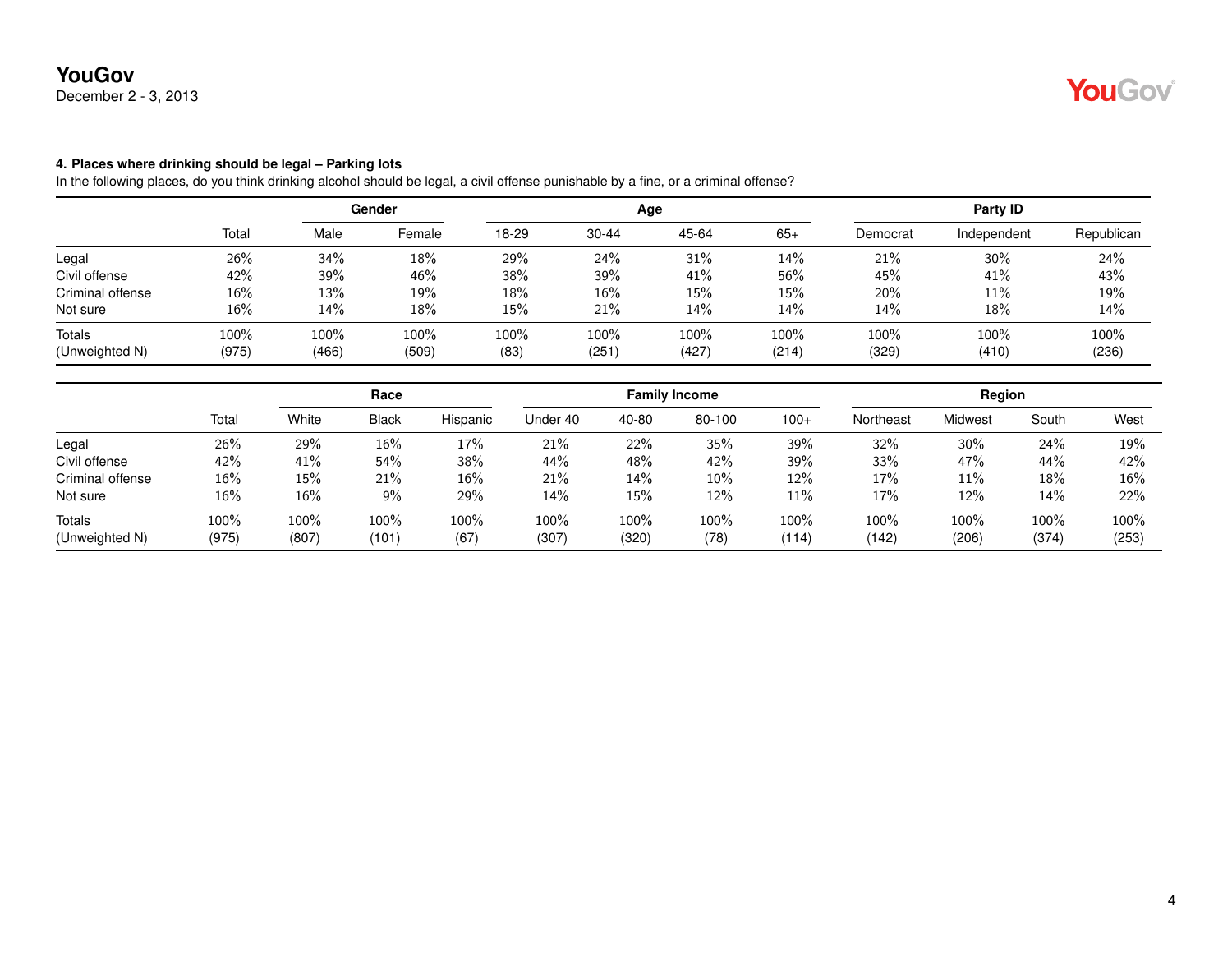December 2 - 3, 2013

#### **5. Places where drinking should be legal – Sporting events**

|                  |       | Gender |        |       |           | Age   |       | Party ID |             |            |  |
|------------------|-------|--------|--------|-------|-----------|-------|-------|----------|-------------|------------|--|
|                  | Total | Male   | Female | 18-29 | $30 - 44$ | 45-64 | $65+$ | Democrat | Independent | Republican |  |
| Legal            | 62%   | 66%    | 58%    | 71%   | 66%       | 65%   | 41%   | 57%      | 66%         | 61%        |  |
| Civil offense    | 17%   | 16%    | 19%    | 15%   | 15%       | 15%   | 29%   | 21%      | 13%         | 21%        |  |
| Criminal offense | 6%    | 5%     | $7\%$  | $1\%$ | 7%        | 6%    | 9%    | 5%       | 5%          | 9%         |  |
| Not sure         | 15%   | 14%    | 16%    | 14%   | 12%       | 15%   | 21%   | 17%      | 16%         | 10%        |  |
| Totals           | 100%  | 100%   | 100%   | 100%  | 100%      | 100%  | 100%  | 100%     | 100%        | 100%       |  |
| (Unweighted N)   | (980) | (470)  | (510)  | (81)  | (252)     | (427) | (220) | (327)    | (412)       | (241)      |  |

|                  | Race  |       |              |          |          | <b>Family Income</b> | Region |        |           |         |       |       |
|------------------|-------|-------|--------------|----------|----------|----------------------|--------|--------|-----------|---------|-------|-------|
|                  | Total | White | <b>Black</b> | Hispanic | Under 40 | 40-80                | 80-100 | $100+$ | Northeast | Midwest | South | West  |
| Legal            | 62%   | 63%   | 57%          | 63%      | 53%      | 64%                  | 78%    | 71%    | 66%       | 70%     | 56%   | 61%   |
| Civil offense    | 17%   | 19%   | 18%          | 5%       | 21%      | 19%                  | 14%    | 8%     | 16%       | 12%     | 20%   | 19%   |
| Criminal offense | 6%    | 5%    | 5%           | $9\%$    | $9\%$    | 5%                   | $1\%$  | 1%     | 7%        | 5%      | 6%    | 5%    |
| Not sure         | 15%   | 13%   | 20%          | 23%      | 16%      | 12%                  | 6%     | 20%    | 11%       | 13%     | 18%   | 15%   |
| Totals           | 100%  | 100%  | 100%         | 100%     | 100%     | 100%                 | 100%   | 100%   | 100%      | 100%    | 100%  | 100%  |
| (Unweighted N)   | (980) | (813) | (100)        | (67)     | (304)    | (323)                | (81)   | (115)  | (142)     | (207)   | (374) | (257) |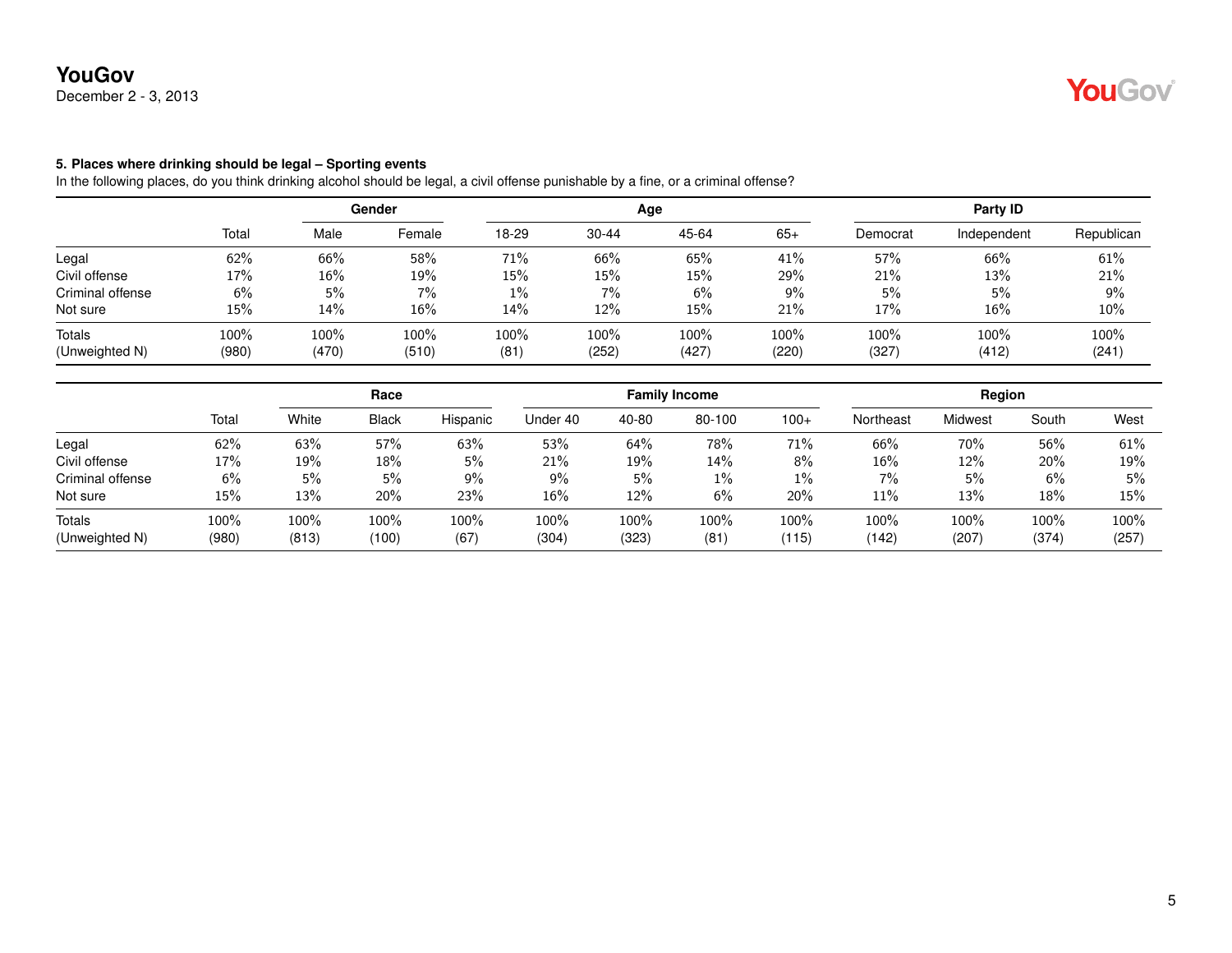December 2 - 3, 2013

#### **6. Places where drinking should be legal – Trains**

|                  |       | Gender |        |       |           | Age   |       | Party ID |             |            |  |
|------------------|-------|--------|--------|-------|-----------|-------|-------|----------|-------------|------------|--|
|                  | Total | Male   | Female | 18-29 | $30 - 44$ | 45-64 | $65+$ | Democrat | Independent | Republican |  |
| Legal            | 52%   | 61%    | 43%    | 49%   | 52%       | 55%   | 47%   | 44%      | 56%         | 53%        |  |
| Civil offense    | 24%   | 21%    | 27%    | 34%   | 22%       | 18%   | 28%   | 27%      | 21%         | 25%        |  |
| Criminal offense | 10%   | 6%     | $14\%$ | 6%    | 11%       | 11%   | 11%   | 11%      | 9%          | 11%        |  |
| Not sure         | 14%   | 12%    | 17%    | 12%   | 15%       | 15%   | 14%   | 18%      | 14%         | 10%        |  |
| Totals           | 100%  | 100%   | 100%   | 100%  | 100%      | 100%  | 100%  | 100%     | 100%        | 100%       |  |
| (Unweighted N)   | (973) | (469)  | (504)  | (81)  | (248)     | (426) | (218) | (327     | (406)       | (240)      |  |

|                  |       | Race  |              |          | <b>Family Income</b> |       |         |        | Region    |         |       |        |
|------------------|-------|-------|--------------|----------|----------------------|-------|---------|--------|-----------|---------|-------|--------|
|                  | Total | White | <b>Black</b> | Hispanic | Under 40             | 40-80 | 80-100  | $100+$ | Northeast | Midwest | South | West   |
| Legal            | 52%   | 56%   | 36%          | 40%      | 46%                  | 53%   | 61%     | 56%    | 47%       | 58%     | 48%   | 55%    |
| Civil offense    | 24%   | 22%   | 39%          | 14%      | 23%                  | 26%   | 21%     | 34%    | 27%       | 21%     | 27%   | 18%    |
| Criminal offense | 10%   | 8%    | $9\%$        | 28%      | 18%                  | 7%    | 6%      | 3%     | 9%        | 10%     | 10%   | 11%    |
| Not sure         | 14%   | 13%   | 17%          | 18%      | 13%                  | 14%   | 12%     | 7%     | 17%       | 12%     | 14%   | $16\%$ |
| <b>Totals</b>    | 100%  | 100%  | 100%         | 100%     | 100%                 | 100%  | $100\%$ | 100%   | 100%      | 100%    | 100%  | 100%   |
| (Unweighted N)   | (973) | (806) | (100)        | (67)     | (301)                | (321) | (80)    | (114)  | (142)     | (202)   | (375) | (254)  |

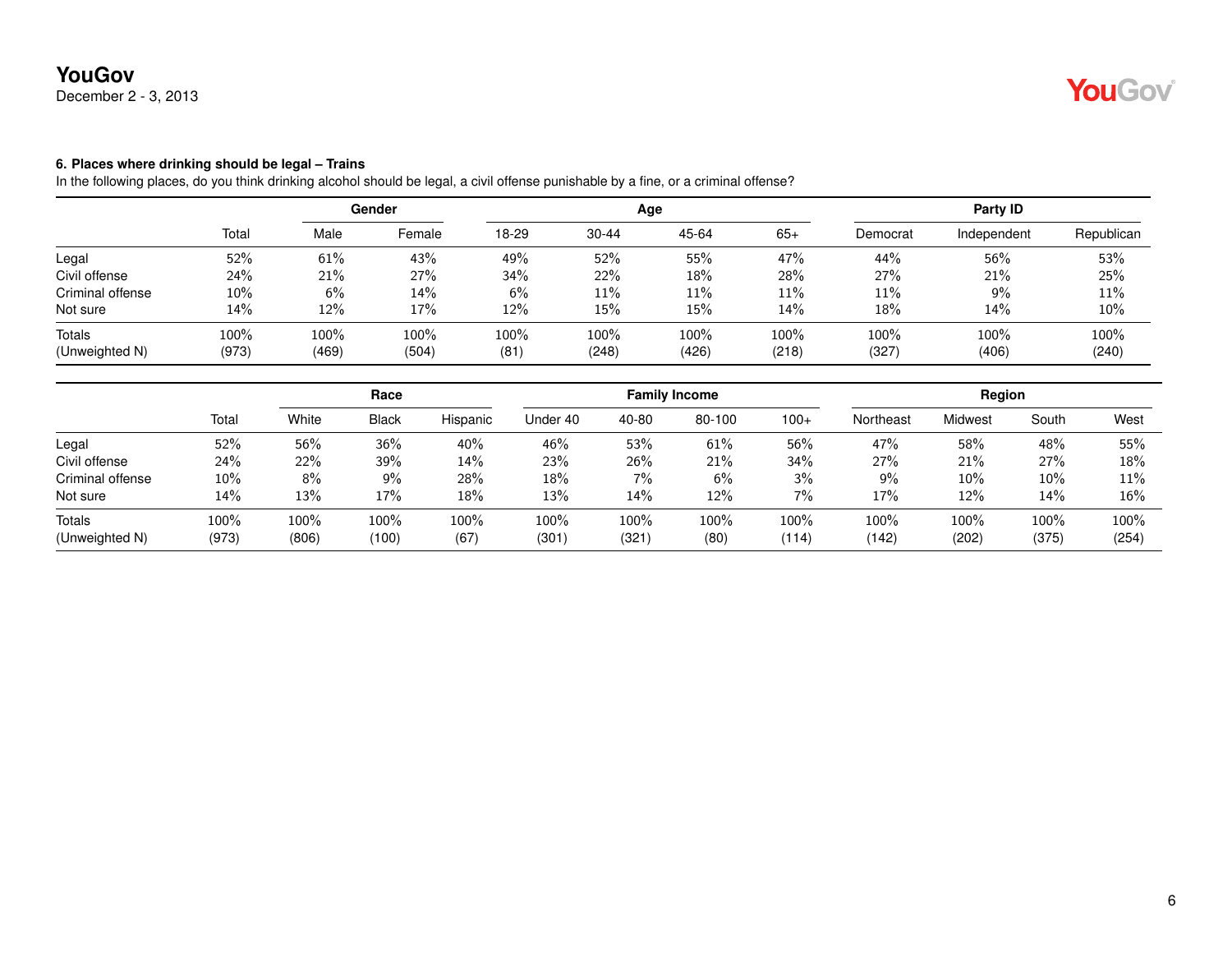December 2 - 3, 2013

#### **7. Places where drinking should be legal – Front porches and stoops**

|                  |       | Gender |        |       |           | Age   | Party ID |          |             |            |
|------------------|-------|--------|--------|-------|-----------|-------|----------|----------|-------------|------------|
|                  | Total | Male   | Female | 18-29 | $30 - 44$ | 45-64 | $65+$    | Democrat | Independent | Republican |
| Legal            | 81%   | 85%    | 77%    | 76%   | 84%       | 81%   | 80%      | 77%      | 84%         | 79%        |
| Civil offense    | 7%    | 5%     | 8%     | 15%   | 3%        | 4%    | 9%       | 9%       | 4%          | 9%         |
| Criminal offense | 4%    | 2%     | 6%     | 3%    | 5%        | 4%    | 4%       | $4\%$    | 4%          | 3%         |
| Not sure         | 9%    | 8%     | $9\%$  | 7%    | 8%        | 11%   | 7%       | 9%       | 8%          | 9%         |
| <b>Totals</b>    | 100%  | 100%   | 100%   | 100%  | 100%      | 100%  | $100\%$  | 100%     | 100%        | 100%       |
| (Unweighted N)   | (972) | (464)  | (508)  | (82)  | (251)     | (425) | (214)    | (329)    | (410)       | (233)      |

|                  |         | Race  |              |          |          |         | <b>Family Income</b>            |        | Region    |         |       |       |  |
|------------------|---------|-------|--------------|----------|----------|---------|---------------------------------|--------|-----------|---------|-------|-------|--|
|                  | Total   | White | <b>Black</b> | Hispanic | Under 40 | 40-80   | 80-100                          | $100+$ | Northeast | Midwest | South | West  |  |
| Legal            | 81%     | 85%   | 68%          | 64%      | 72%      | 87%     | 91%                             | 87%    | 80%       | 89%     | 74%   | 84%   |  |
| Civil offense    | $7\%$   | 4%    | 21%          | 2%       | 11%      | 4%      | 5%                              | $9\%$  | 5%        | 4%      | 10%   | 4%    |  |
| Criminal offense | $4\%$   | 3%    | 2%           | 16%      | 8%       | $2\%$   | $\hspace{0.1mm}-\hspace{0.1mm}$ | —      | 2%        | $2\%$   | $7\%$ | 2%    |  |
| Not sure         | 9%      | $7\%$ | 9%           | 18%      | 9%       | 6%      | 5%                              | 4%     | 13%       | 5%      | 9%    | 9%    |  |
| Totals           | $100\%$ | 100%  | 100%         | 100%     | 100%     | $100\%$ | 100%                            | 100%   | 100%      | $100\%$ | 100%  | 100%  |  |
| (Unweighted N)   | (972)   | (806) | (101)        | (65)     | (306)    | (317)   | (80)                            | (112)  | (142)     | (205)   | (372) | (253) |  |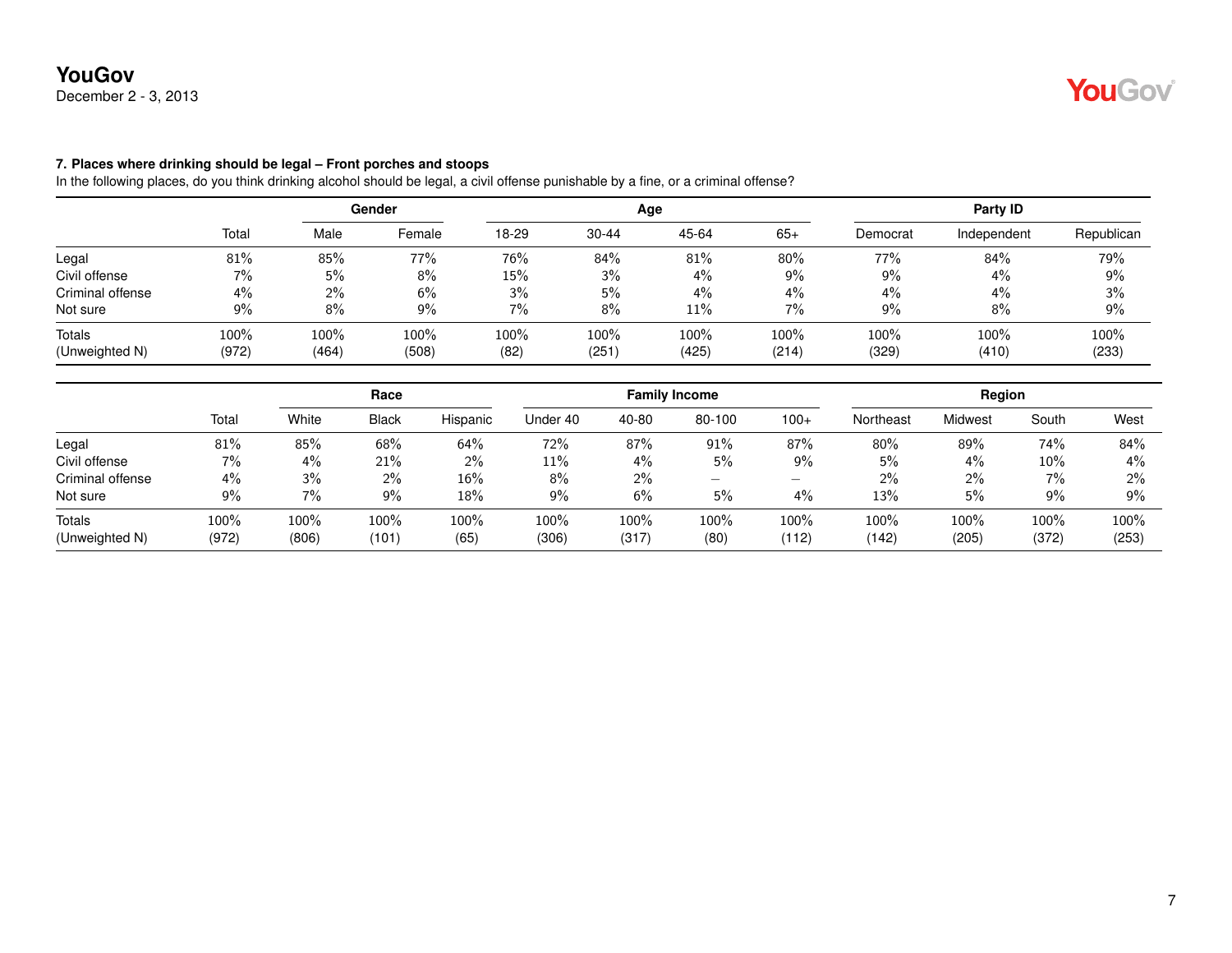December 2 - 3, 2013

#### **8. Frequency of drinking alcohol in other places**

How often, if ever, do you drink alcoholic beverages somewhere other than a bar, restaurant or private residence?

|                          |                 | Gender           |               |              |               | Age           | Party ID         |               |               |               |
|--------------------------|-----------------|------------------|---------------|--------------|---------------|---------------|------------------|---------------|---------------|---------------|
|                          | Total           | Male             | Female        | 18-29        | $30 - 44$     | 45-64         | $65+$            | Democrat      | Independent   | Republican    |
| Regularly                | 3%              | 3%               | 3%            | 3%           | 5%            | $2\%$         | 1%               | $2\%$         | 4%            | 2%            |
| Occasionally             | 33%             | 37%              | 30%           | 31%          | 39%           | 35%           | 22%              | 36%           | 33%           | 26%           |
| Never                    | 63%             | 60%              | 66%           | 65%          | 56%           | 61%           | 76%              | 61%           | 62%           | 70%           |
| Prefer not to say        | $1\%$           | $1\%$            | $1\%$         | $1\%$        | $0\%$         | 1%            | $1\%$            | $1\%$         | 1%            | 1%            |
| Totals<br>(Unweighted N) | 100%<br>(1,000) | $100\%$<br>(477) | 100%<br>(523) | 100%<br>(84) | 100%<br>(257) | 100%<br>(432) | $100\%$<br>(227) | 100%<br>(334) | 100%<br>(418) | 100%<br>(248) |
|                          |                 |                  |               |              |               |               |                  |               |               |               |

|                   |         | Race  |              |          |          |       | <b>Family Income</b> |        | Region    |         |         |       |
|-------------------|---------|-------|--------------|----------|----------|-------|----------------------|--------|-----------|---------|---------|-------|
|                   | Total   | White | <b>Black</b> | Hispanic | Under 40 | 40-80 | 80-100               | $100+$ | Northeast | Midwest | South   | West  |
| Regularly         | 3%      | 4%    | $1\%$        | $2\%$    | 1%       | 3%    | 6%                   | 4%     | 2%        | 5%      | 3%      | 3%    |
| Occasionally      | 33%     | 34%   | 31%          | 31%      | 28%      | 33%   | 41%                  | 44%    | 37%       | 36%     | 31%     | 31%   |
| Never             | 63%     | 62%   | 68%          | 67%      | 70%      | 64%   | 51%                  | 52%    | 60%       | 58%     | 67%     | 64%   |
| Prefer not to say | 1%      | 1%    | $0\%$        |          | $1\%$    | $0\%$ | $1\%$                | –      | 1%        | 1%      | -       | 2%    |
| Totals            | $100\%$ | 100%  | 100%         | 100%     | 100%     | 100%  | $100\%$              | 100%   | 100%      | $100\%$ | $100\%$ | 100%  |
| (Unweighted N)    | 1,000   | (829) | (103)        | (68)     | (314)    | (328) | (81)                 | (115)  | (145)     | (210)   | (384)   | (261) |